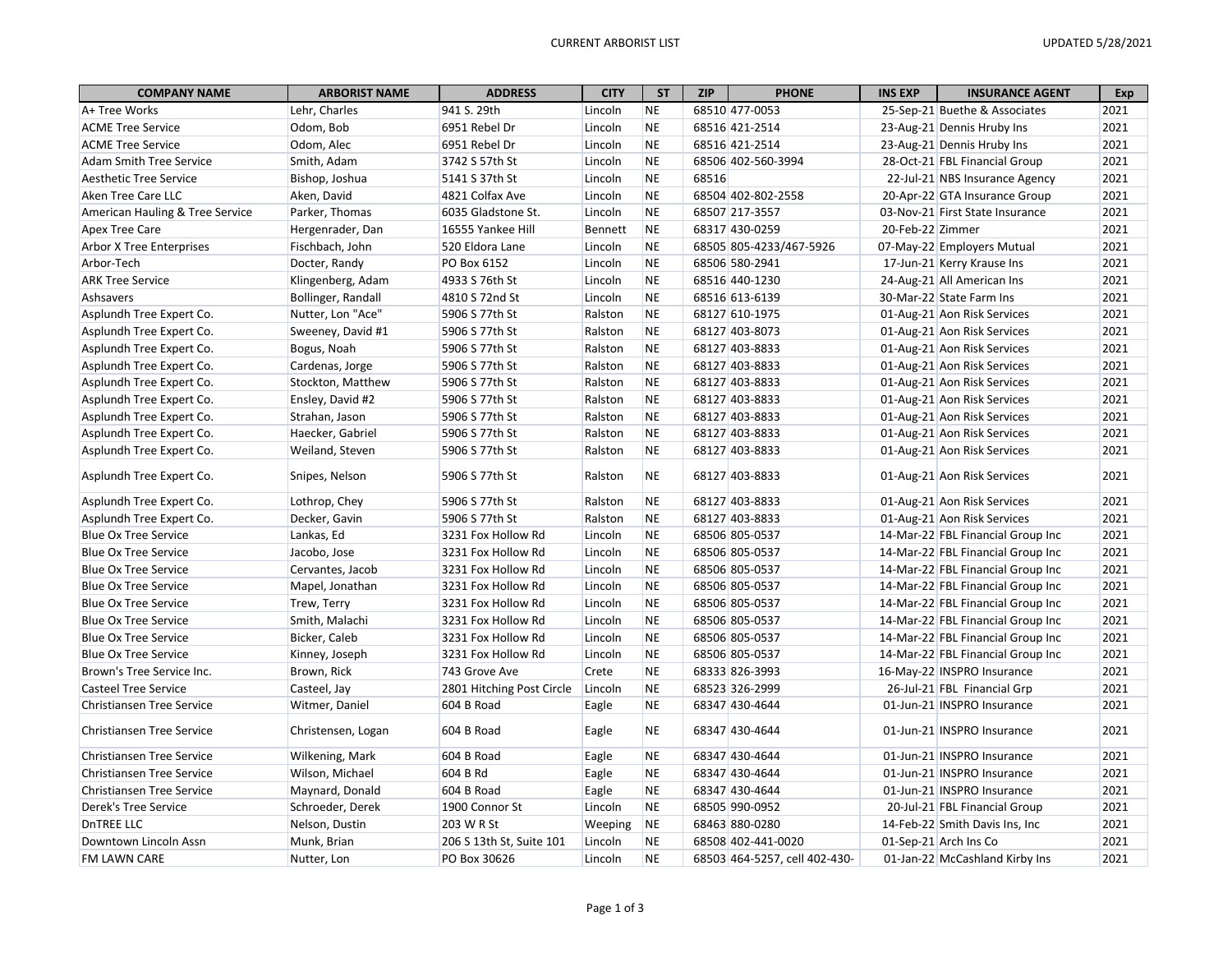| <b>COMPANY NAME</b>                   | <b>ARBORIST NAME</b>  | <b>ADDRESS</b>                  | <b>CITY</b>    | <b>ST</b> | <b>ZIP</b> | <b>PHONE</b>               | <b>INS EXP</b>   | <b>INSURANCE AGENT</b>         | Exp  |
|---------------------------------------|-----------------------|---------------------------------|----------------|-----------|------------|----------------------------|------------------|--------------------------------|------|
| <b>Frerichs Tree Service</b>          | Frerichs, Will        | 1710 S 58th                     | Lincoln        | <b>NE</b> |            | 68506 476-0499             |                  | 21-Jan-22 Forsyth Insurance    | 2021 |
| Gary's Lawn & Landscape               | Nunnally, Gary        | 1418 S 3rd St                   | Lincoln        | <b>NE</b> |            | 68502 610-4054             |                  | 03-Oct-21 ADDISON INSURANCE CO | 2021 |
| Good Fellers Total Tree Care          | Becker, Corey         | 19300 NW 12th St                | Raymond        | <b>NE</b> |            | 68428 202-8457             | 06-Apr-22 INSPRO |                                | 2021 |
| Good Life Tree Service                | Woodrum, Matthias     | 430 N 28th St                   | Lincoln        | <b>NE</b> |            | 68532 802-4116             |                  | 25-Nov-21 Complete Insurance   | 2021 |
| Good Life Tree Service                | Wheeler, Alex         | 3101 Pheasant Ridge Rd          | Lincoln        | <b>NE</b> |            | 68532 802-4116             |                  | 25-Nov-21 Complete Insurance   | 2021 |
| <b>Grassland Cedar Tree Clearance</b> | Moore, Eric           | 6950 Dudley St                  | Lincoln        | <b>NE</b> |            | 68505 499-5712             |                  | 19-Jan-22 Advantage Insurance  | 2021 |
| Hall Brothers Tree Service            | Hall, Brent           | 6510 Sundance Ct                | Lincoln        | <b>NE</b> |            | 68512 862-5153             |                  | 19-Mar-22 INSPRO Insurance     | 2021 |
| Hall Brothers Tree Service            | Hall, Brannon         | 6510 Sundance Ct                | Lincoln        | <b>NE</b> |            | 68512 862-5153             |                  | 19-Mar-22 INSPRO Insurance     | 2021 |
| Hampton Enterprises, Inc.             | Ewalt, Mark           | 3400 Plantation Dr Suite        | Lincoln        | <b>NE</b> |            | 68516 489-8858             |                  | 01-Jul-21 UNICO Group          | 2021 |
| Hausmann, Jerry                       | Hausmann, Jerry       | 2023 SW 23rd                    | Lincoln        | <b>NE</b> |            | 68522 499-0724             |                  | 26-Feb-22 INSPRO Insurance     | 2021 |
| Innovative Lifts                      | Fischer, Jana         | 6043 Logan Ave                  | Lincoln        | <b>NE</b> |            | 68507 326-2858             |                  | 23-Jun-21 INSPRO Insurance     | 2021 |
| <b>Innovative Lifts</b>               | Fischer, John         | 6043 Logan Ave                  | Lincoln        | <b>NE</b> |            | 68507 304-8402             |                  | 23-Jun-21 INSPRyO Insurance    | 2021 |
| King of the Woods, LLC                | Kaiser-Woodward, Paul | 4000 S 56th Suite 368A          | Lincoln        | <b>NE</b> |            | 68506 770-6599             |                  | 25-Sep-21 Zimmer Insurance     | 2021 |
| <b>Klement Services</b>               | Klement, Jeff         | 1410 23rd Road                  | <b>Ulysses</b> | <b>NE</b> |            | 68669 641-2495             |                  | 28-Jan-22 Agri-City Insurance  | 2021 |
| Klug's LLC                            | Klug, Jordan          | 5410 S 67th                     | Lincoln        | <b>NE</b> |            | 68516 640-4342             |                  | 11-Jul-21 Forsyth Insurance    | 2021 |
| Klug's LLC                            | Abbott, Christopher   | 5410 S 67th                     | Lincoln        | <b>NE</b> |            | 68516 640-4342             |                  | 11-Jul-21 Forsyth Insurance    | 2021 |
| Lawnco Lawn & Tree Care               | Penn, Richard         | 9635 Yankee Hill Rd             | Lincoln        | <b>NE</b> |            | 68526 423-6060             |                  | 01-Apr-22 State Farm           | 2021 |
| Lawnco Lawn & Tree Care               | Means, Steven         | 9635 Yankee Hill Rd             | Lincoln        | <b>NE</b> |            | 68526 423-6060             |                  | 01-Apr-22 State Farm           | 2021 |
| Leaf & Limb LLC                       | Hedrick, Randy        | 3333 Timberview Ct              | Lincoln        | <b>NE</b> |            | 68506 730-6912             |                  | 05-Mar-22 American Family      | 2021 |
| Liberty Lawn & Landscape              | McIntosh, Doug        | PO Box 29442-                   | Lincoln        | <b>NE</b> |            | 68529 560-5708             |                  | 01-Sep-21 INSPRO Insurance     | 2021 |
| Liberty Lawn & Landscape              | Maxson, justin        | PO box 29442                    | Lincoln        | <b>NE</b> |            | 68529 560-5708             |                  | 01-Sep-21 INSPRO insurance     | 2021 |
| Lincoln Landscaping                   | Clark, Rick           | 10612 Saltillo Rd               | Roca           | <b>NE</b> |            | 68430 617-1679             |                  | 01-Mar-22 Zimmer Insurance     | 2021 |
| Lincoln Landscaping                   | Beem. Tim             | 10612 Saltillo Rd               | Roca           | <b>NE</b> |            | 68430 617-1679             |                  | 01-Mar-22 Zimmer Insurance     | 2021 |
| Lincoln Landscaping                   | Beem, Ethan           | 10612 Saltillo Rd               | Roca           | <b>NE</b> |            | 68430 617-1679             |                  | 01-Mar-22 Zimmer Insurance     | 2021 |
| Lincoln Landscaping                   | Brown, Jacob          | 10612 Saltillo Rd               | Roca           | <b>NE</b> |            | 68430 617-1679             |                  | 01-Mar-22 Zimmer Insurance     | 2021 |
| Lincoln Landscaping                   | Higgins, Ed           | 10612 Saltillo Rd               | Roca           | <b>NE</b> |            | 68430 617-1679             |                  | 01-Mar-22 Zimmer Insurance     | 2021 |
| Lincoln Landscaping                   | Gabig, Jacob          | 10612 Saltillo Rd               | Roca           | <b>NE</b> |            | 68430 617-1679             |                  | 01-Mar-22 Zimmer Insurance     | 2021 |
| Lincoln Landscaping                   | Beem, Darren          | 10810 Saltillo Rd               | Roca           | <b>NE</b> |            | 68430 402-423-0334         |                  | 01-Mar-22 Zimmer Insurance     | 2021 |
| Lincoln Landscaping                   | <b>Matt Dietz</b>     | 10612 Saltillo Rd               | Roca           | <b>NE</b> |            | 68430 617-1679             |                  | 01-Mar-22 Zimmer Insurance     | 2021 |
| Lincoln Tree Service                  | Haas, Jim             | 1818 Normandy Ln                | Lincoln        | <b>NE</b> |            | 68512 466-1627             |                  | 01-Mar-22 INSPRO Insurance     | 2021 |
| Little Stream Helper                  | Slama, Richard        | 4930 Larkwood Rd                | Lincoln        | <b>NE</b> |            | 68516 432-3915             |                  | 24-Jan-22 Davidson Insurance   | 2021 |
| Mc Cormick Tree Care                  | Mc Cormick, Tracy     | 10210 N 150th St                | Waverly        | <b>NE</b> |            | 68462 838-9577             |                  | 26-Aug-21 All American         | 2021 |
| Mr. Amoto                             | Boyd, Matt            | PO Box 29226                    | Lincoln        | <b>NE</b> |            | 68529 476-8873             |                  | 01-Jun-21 Assoc Underwriters   | 2021 |
| Mr. Amoto                             | Miller, Matt          | PO Box 29226                    | Lincoln        | <b>NE</b> |            | 68529 476-8873             |                  | 01-Jun-21 Assoc Underwriters   | 2021 |
| Mr. Amoto                             | Boyd, Rob             | PO Box 29226                    | Lincoln        | <b>NE</b> |            | 68529 476-8873             |                  | 01-Jun-21 Assoc Underwriters   | 2021 |
| Mr. Amoto                             | Dunbar, Cole          | PO Box 29226                    | Lincoln        | <b>NE</b> |            | 68529 476-8873             |                  | 01-Jun-21 Assoc Underwriters   | 2021 |
| Mr. Amoto                             | Nixon, Jaimy          | PO Box 29226                    | Lincoln        | <b>NE</b> |            | 68529 476-8873             |                  | 01-Jun-21 Assoc Underwriters   | 2021 |
| Mr. Amoto                             | Youngberg, Michael    | PO Box 29226                    | Lincoln        | <b>NE</b> |            | 68529 476-8873             |                  | 01-Jun-21 Assoc Underwriters   | 2021 |
| Mr. Amoto                             | Huettner, Zackary     | PO Box 29226                    | Lincoln        | <b>NE</b> |            | 68529 476-8873             |                  | 01-Jun-21 Assoc Underwriters   | 2021 |
| No Limits Tree Service                | Williams, Tyler       | 15555 Hwy 6                     | Gretna         | <b>NE</b> |            | 68028 429-6334             |                  | 16-Apr-22 Davidson Insurance   | 2021 |
| O K Operations                        | Tryon, Orrin          | 1408 N 6th Rd                   | Eagle          | <b>NE</b> |            | 68347 770-1856             |                  | 22-Aug-21 Farm Bureau          | 2021 |
| Olsson Associates (Not for hire)      | Canney, Mark          | P.O. BOX 84608 601 P St Lincoln |                | <b>NE</b> |            | 68501 402-560-5978 or 402- |                  | 01-Jan-22 SilverStone Group    | 2021 |